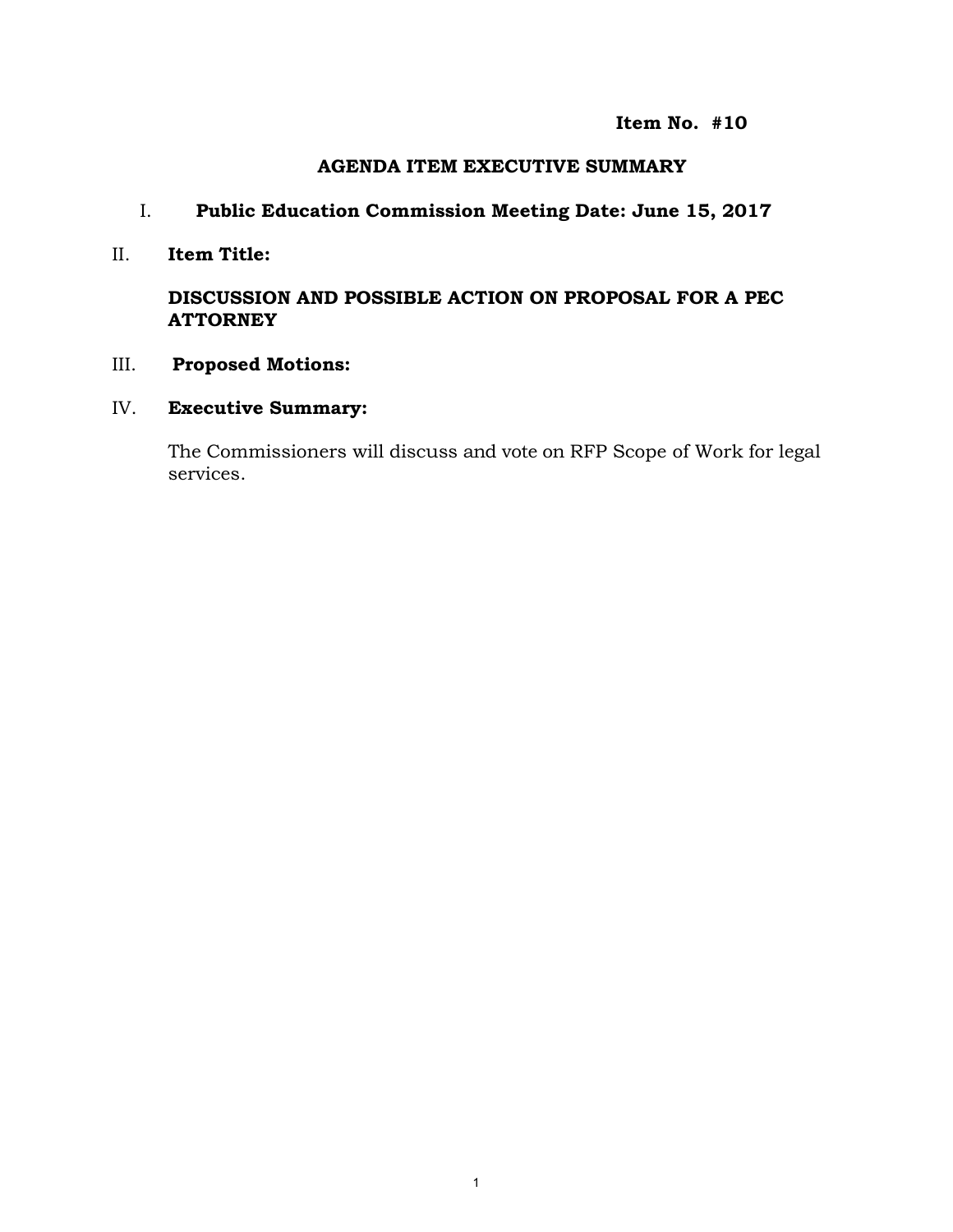The Public Education Department ("PED") has made a proposal to the Public Education Commission ("PEC") to provide funds for the purpose of contracting with one or more attorneys to provide limited legal representation for the PEC. The PED has proposed a budget of \$85,000 for such services. The amount requires an RFP process be used to secure the vendor and services.

The PED proposes to enter into an MOU with the PEC under the following terms and conditions.

A. The RFP responses will be evaluated based on the qualifications of the proposed attorney(s) to perform the scope of work.

B. The PEC shall select the RFP review committee, which shall include at least 5 members , to evaluate the RFP responses and ultimately to select attorney(s) vendors(s) from the pool of qualified RFP responses.

C. The PEC, not the PED will be the client of the attorney(s) providing legal services. The attorney(s) will take assignments from a majority vote of the PED, the Chair of the PEC or the Executive Committee of the PEC. An attorney client relationship will exist between the PEC and the attorney(s).

D. The attorney(s), PEC and PED shall be bound by the following ethical rules  **16-108. Conflict of interest; current clients; specific rules.**

 **F. Compensation from third party.** A lawyer shall not accept compensation for representing a client from one other than the client unless:

(1) the client gives informed consent;

 (2) there is no interference with the lawyer's independence of professional judgment or with the client-lawyer relationship; and

 (3) information relating to representation of a client is protected as required by Rule 16-106 NMRA of the Rules of Professional Conduct.

16-106. Confidentiality of information

A. **Disclosure of information generally**. A lawyer shall not reveal information relating to the representation of a client unless the client gives informed consent, the disclosure is impliedly authorized in order to carry out the representation or the

disclosure is permitted by Paragraph B of this rule.

B. **Disclosure of information**; specific circumstances. A lawyer may reveal information relating to the representation of a client to the extent the lawyer reasonably believes necessary :

(1)to prevent reasonably certain death or substantial bodily harm;

 (2)to prevent the client from committing a crime or fraud that is reasonably certain to result in substantial injury to the financial interests or property of another and in furtherance of which the client has used or is using the lawyer's services;

 (3)to prevent, mitigate or rectify substantial injury to the financial interests or property of another that is reasonably certain to result or has resulted from the client's commission of a crime or fraud in furtherance of which the client has used the lawyer's services;

(4)to secure legal advice about the lawyer's compliance with these rules;

 (5)to establish a claim or defense on behalf of the lawyer in a controversy between the lawyer and the client, to establish a defense to a criminal charge or civil claim against the lawyer based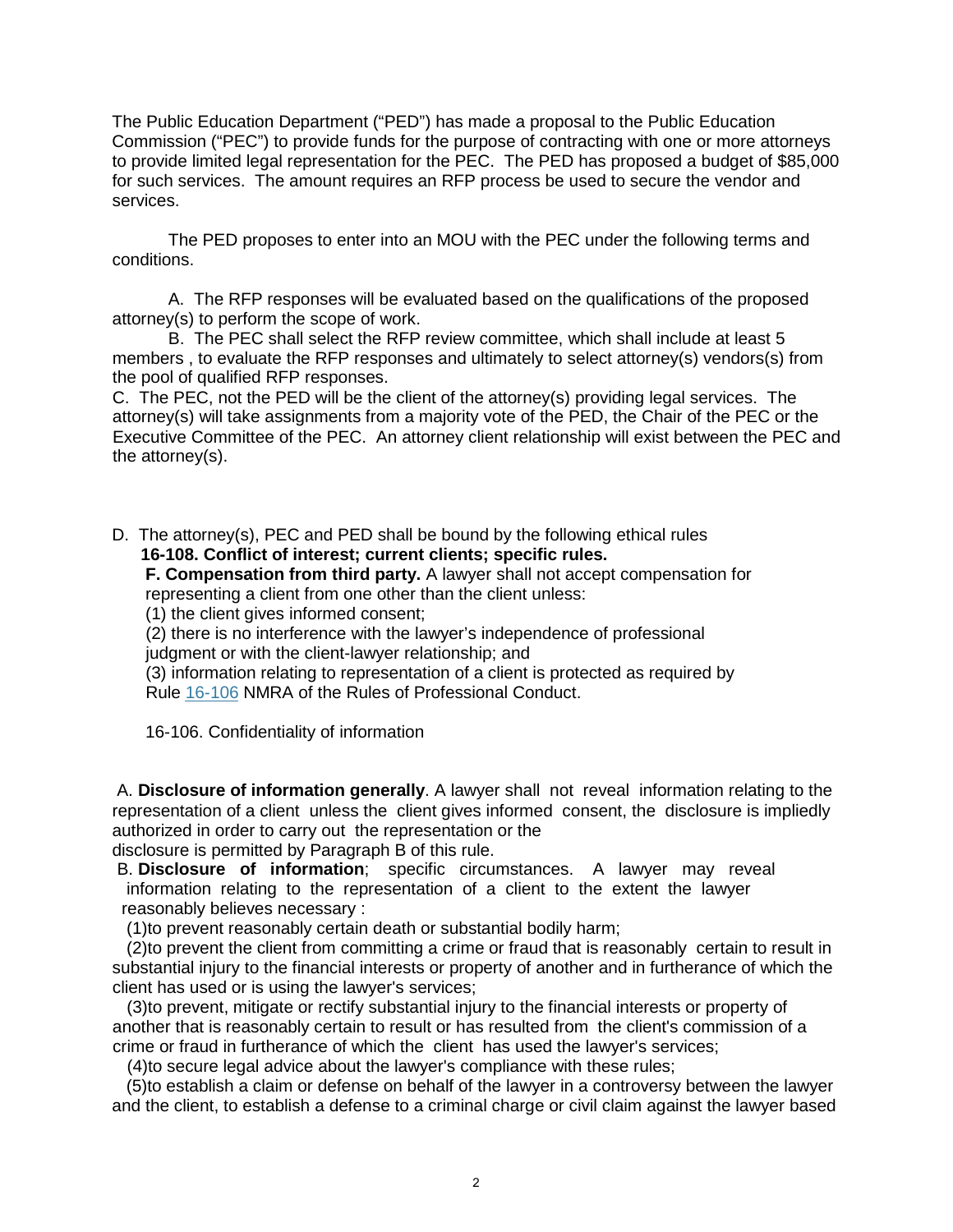upon conduct in which the client was involved or to respond to allegations in any proceeding concerning the lawyer's representation of the client;

(6)to comply with other law or a court order; or

 (7)to detect and resolve conflicts of interest arising from the lawyer's change of employment or from changes in the composition or ownership of a firm, but only if the revealed information would not compromise the attorney-client privilege or otherwise prejudice the client.

 C.**Inadvertent or unauthorized disclosure of information**. A lawyer shall make reasonable efforts to prevent the inadvertent or unauthorized disclosure of, or unauthorized access to, information relating to the representation of a client.

E. The attorney's will have a contract or contracts through the New Mexico Public Education Department. The parties to the contract will be the PEC, the selected attorney(s), and the PED. The contract(s) will be based on the scope of work set forth in the RFP and below the amount billed at the hourly rate established in the selected RFP response and not to exceed \$85,000 in total compensation for the term of the contract(s).

F. The attorney(s) will provide bills to the PEC Chair on a monthly basis with a general description of the work done, and the time spent within the budget established. The attorney(s) will keep a record of assignments requested by a majority vote of the PEC, the Chair of the PEC or the Executive Committee of the PEC. The Chair of the PEC shall review and approve the legal bills on a monthly basis and forward the approval to the PED for payment.

G. At the direction of the Chair of the PEC, the attorney(s) will discuss any legal issues with the Director of Options for Parents and Families that will impact the work of the Charter School Division as it provides staff support to the PEC.

H. The attorney(s) shall have access to public documents and information held at or generated by PED that are necessary to execute the scope of work . The selected attorney(s) and the Director of Options for Parents and Families shall collaboratively determine a process for requesting and producing the public documents and information held at PED that are necessary to execute the scope of work.

#### SCOPE OF WORK

The attorney shall provide legal advice to the PEC regarding questions of administrative law,